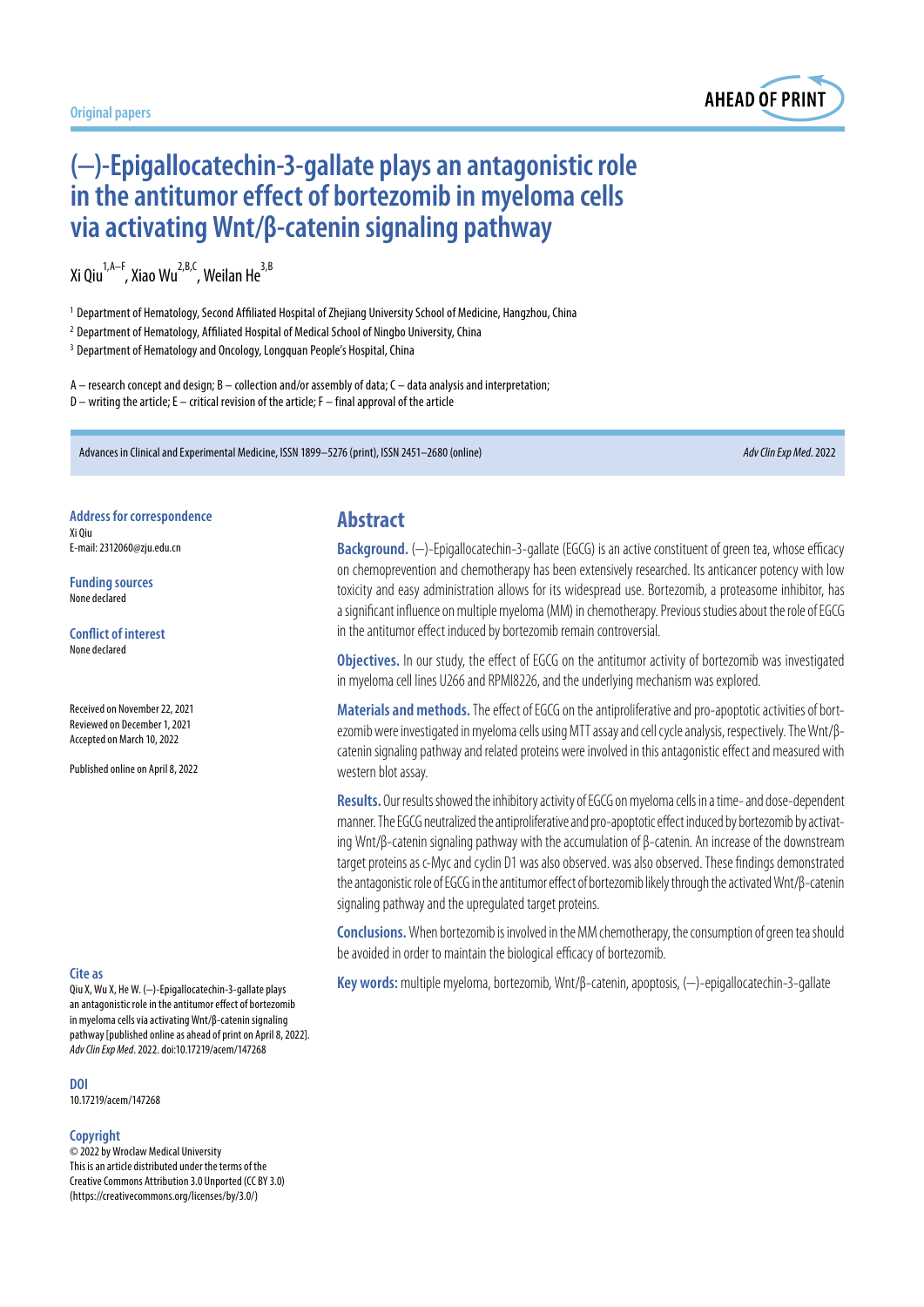## **Background**

Multiple myeloma (MM) is one of the most common hematological malignancies, characterized by abnormal and out-of-control proliferation of plasma cells in bone marrow and monoclonal immunoglobulins, or immunoglobulin chain secretion in blood and/or urine in large amounts.<sup>1</sup> Although highly efficient therapeutic agents are constantly emerging to improve the prognosis and the quality of life in a much better way than before, MM remains incurable.<sup>2,3</sup> At the same time, notable adverse effects of drugs and disease recurrence due to drug resistance became the key problems in treatment failure.4 Therefore, it is paramount to develop novel therapeutic strategies with high efficiency and low toxicity.

Green tea is recognized as one of the favorite beverages for people of all ages worldwide, bringing health benefits and reducing the risk of diseases. (−)-Epigallocatechin-3-gallate (EGCG), the main active ingredient of catechins in green tea, exhibits antioxidative, anti-inflammation, as well as antimicrobial and antitumor activity.5–7 Recently, many studies have identified the antiproliferative role of EGCG on carcinomas such as osteosarcoma, lung cancer, gastric cancer, melanoma, and so on; it may be involved in cell cycle modulation, induction of apoptosis and inhibition of angiogenesis. $8-11$  However, the antitumor activity of EGCG on MM cells, especially when combined with proteasome inhibitors, as well as the related mechanism, is still unknown. Researchers considered that EGCG could counteract the antitumor effects of boronic acid-based proteasome inhibitors. Conversely, the synergistic effect of EGCG and proteasome inhibitors on growth inhibition on myeloma cells was also identified by other researchers.

The Wingless-Int (Wnt)/β-catenin signaling pathway plays an important role in regulating the cell proliferation and differentiation in various human cancers.<sup>12,13</sup> In MM, recent studies indicated that Wnt/β-catenin signaling pathway is activated by Wnt regulatory components, including deletion of tumor suppressor and overexpression of the co-transcriptional activator.<sup>14</sup> Evidence provided by Sukhdeo et al. demonstrated that a small molecular compound, PKF 115-584, downregulates the Wnt/β-catenin signaling pathway, resulting in suppressing tumor growth in vitro and in vivo.<sup>15</sup> Zhao et al. found that miR-30-5p, one of the tumor suppressor microRNAs, is downregulated in MM and further enhances the expression of *BCL9*. 16 The *BCL9*, which is a coactivator for transcription in the Wnt signaling pathway, promotes myeloma cells proliferation, migration and invasion. The reproducibility of miR-30-5p as a therapeutic approach can reduce tumor loading and metastasis in vivo. These findings imply that Wnt/ β-catenin signaling pathway is on the way to become a candidate for targeted therapy in MM.

## **Objectives**

The objective of this research was to investigate the effect and underlying mechanism of EGCG on the antitumor activity of bortezomib in myeloma cells.

## **Materials and methods**

#### **Materials**

The EGCG (Mw 458.4, purity ≥95%; Sigma-Aldrich, St. Louis, USA) was dissolved in water for storage at 2–8°C. Bortezomib (Velcade; Millennium Predictive Medicine, Inc., Cambridge, USA) was dissolved in saline at 10 mM for storage at −20°C. Rabbit antibody against β-catenin, mouse antibody against cyclin D1, mouse antibody against c-Myc, mouse antibody against β-actin, and fluorescein isothiocyanate (FITC)-conjugated secondary antibody were all purchased from Santa Cruz Biotechnology (Santa Cruz, USA).

#### **Cell lines and cultures**

Human MM cell lines RPMI8226 and U266 were provided by Hematology Institute of Zhejiang University, Zhejiang, China, and normal hematopoietic cells were obtained from peripheral blood of healthy volunteers who signed informed consent. Mononuclear cells were harvested using density gradient centrifugation at 3500 rpm for 20 min with Ficoll-Hypaque Solution (Sigma-Aldrich). All cells were cultivated in RPMI-1640 (Gibco, Waltham, USA) supplemented with 10% fetal bovine serum (FBS; Invitrogen, Waltham, USA) and penicillin-streptomycin solution (100 U/mL penicillin and 0.1 mg/mL streptomycin; Siji Qing Biotech, Hangzhou, China), and grown at 37°C in a humidified incubator with 5% carbon dioxide atmosphere.

#### **Cell viability assay**

The RPMI8226 and U266 cells were grown with  $1 \times 10^4$ cells per well in 96-well plates and incubated with increasing concentrations of EGCG as 10 μM, 20 μM and 40 μM for 24 h, 48 h and 72 h, respectively. Then, 20  $\mu$ L of 5 mg/ mL 3-(4, 5-dimethylthiazol-2-yl)-2, 5-diphenyl-tetrazolium bromide (MTT; Sangon Biotech, Shanghai, China) was added for another 4 h. The MTT formazan crystals were then dissolved with Dulbecco's modified Eagle's medium (DMEM) and their optical density (OD) was examined at 570 nm. All the experiments were performed in triplicate independently.

To detect the effect of EGCG combined with bortezomib on cell growth, U266 and RPMI8226 cells were incubated with EGCG (10  $\mu$ M, 20  $\mu$ M and 40  $\mu$ M) alone and in combination with bortezomib (10 nM, 20 nM, 50 nM, 100 nM, and 200 nM) for 24 h. The MTT assay was used to determine the cell viability as described above.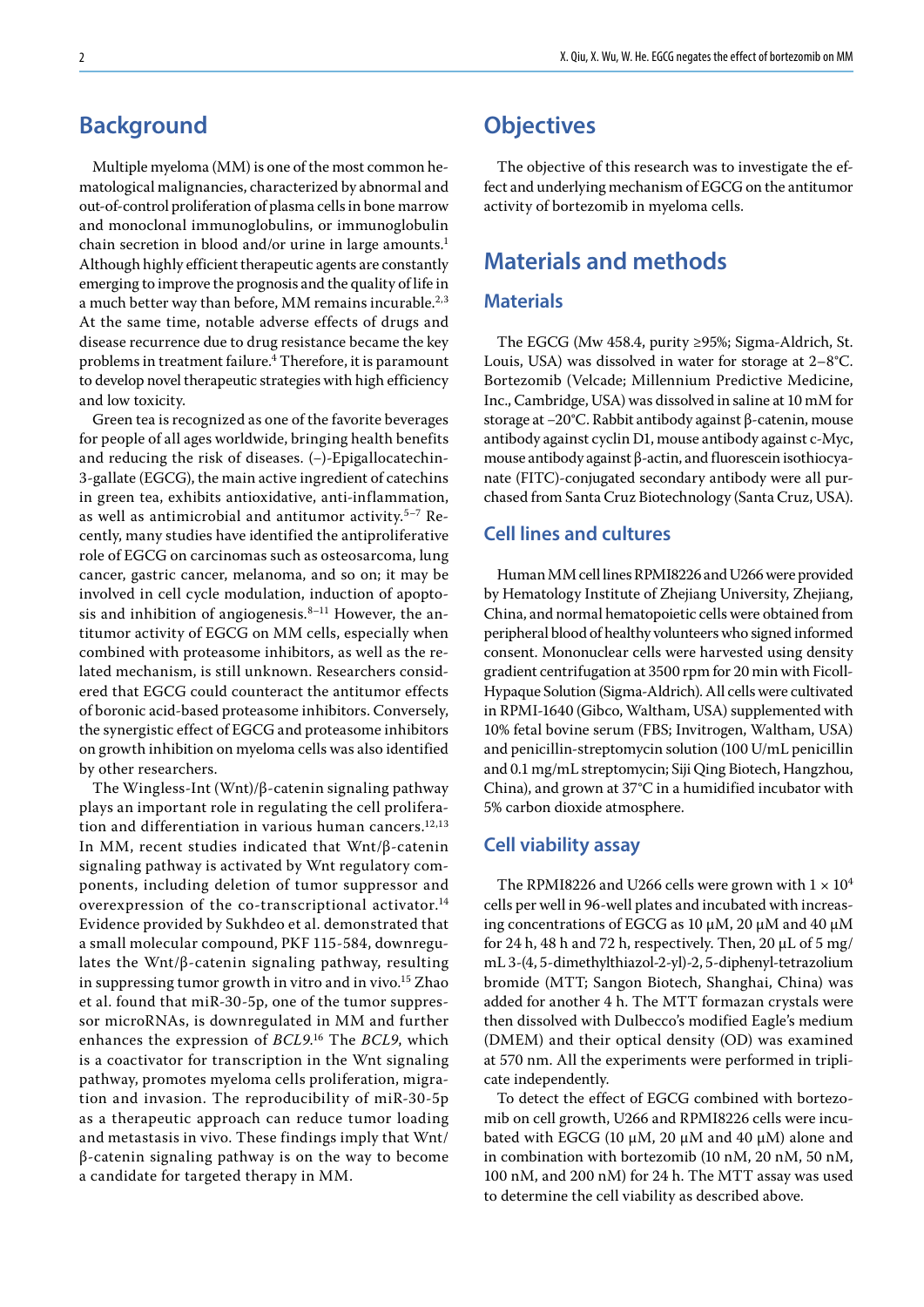### **Cell cycle analysis and apoptosis detection**

The RPMI8226 cells were incubated with  $5 \times 10^5$  cells per well in 6-well plates with EGCG (20 μM) for 24 h at a concentration of 0 μM, 10 μM, 20 μM, and 40 μM. The RPMI8226 cells were incubated with the combination of EGCG (20 μM) and bortezomib (20 nM) for 24 h. Then, the cells were collected and fixed using 70% cold ethanol overnight, and stained with 50 μg/mL propidium iodide (PI; Sigma-Aldrich) for 30 min at 4°C. The FACScan flow cytometry (Becton Dickinson Biosciences, San Jose, USA) was used to analyze the cell cycle distribution. Double staining with Anexin-V fluorescein (AV; Sigma-Aldrich) and PI were used to identify the cell apoptosis. After incubation in the dark at room temperature for 15 min, flow cytometry method (FCM) could quantitatively detect the apoptotic cells.

#### **Western blotting assay**

The RPMI8226 cells were treated with EGCG (0  $\mu$ M, 10 μM, 20 μM, and 40 μM) alone and with the combination of EGCG (20  $\mu$ M) and bortezomib (20 nM) for 24 h. These cells were then collected and dissolved in protein extraction reagent (Pierce Chemical, Rockford, USA). The total cellular protein was extracted, separated using sodium dodecyl sulfate-polyacrylamide gel electrophoresis (SDS-PAGE) and transferred to polyvinylidene difluoride (PVDF) membranes (Bio-Rad, Hercules, USA). Tris-buffered-saline (TBS) with 5% skim milk and 0.1% Tween-20 was supplied to block the nonspecific antibodies binding on the membranes for 2–3 h. After that, primary antibodies were added and allowed to culture overnight with the cells at 4°C. The membranes were washed 3 times with TBS mentioned above and secondary antibodies were used at room temperature for 1 h. The electrochemiluminescence (ECL) kit (Pierce Chemical) was applied to detect the specific immunoreactive bands, according to the manufacturer's protocols.

#### **Statistical analyses**

All analyses were conducted using IBM SPSS v. 20.0 (IBM Corp., Armonk, USA) and all data were demonstrated as mean ± standard deviation (SD). The difference of cell viability was analyzed with two-way repeated-measure analysis of variance (ANOVA) with 2 factors – time and drug concentration. The effects of 2 different drugs on cell viability was analyzed with two-way ANOVA. The discrepancies of the percentage of apoptotic cells and the protein levels between groups were analyzed with oneway ANOVA. The pairwise comparisons between each 2 groups were based on the post hoc analysis of least significant difference (LSD). Values of p < 0.05 were considered statistically significant.

### **Results**

#### **EGCG inhibits MM cells proliferation**

The MTT assay was applied to explore the effects of EGCG on the viability of myeloma cell lines as RPMI8226 and U266. As demonstrated in Fig. 1A,B, EGCG played a significantly inhibitory role on proliferation of both RPMI8226 and U266 cells in a time- and dose-dependent manner, when compared with the control ones. Our results indicated that EGCG had the antiproliferative effect on MM cells without cytotoxic effects on normal hematopoietic cells.

### **EGCG neutralizes the growth inhibiting effect of bortezomib on MM cells**

As was shown in our data, the inhibitory influence of bortezomib on the myeloma cells proliferation was dose-dependent – it increased with concentration. To further investigate the effect of EGCG combined with



Fig. 1. (−)-Epigallocatechin-3-gallate (EGCG) showed the cell viability inhibition in myeloma cells: (A) RPMI8226 and (B) U266. The myeloma cells were incubated with EGCG at a concentration of 10 μM, 20 μM and 40 μM for 24 h, 10 μM, 20 μM and 40 μM for 48 h and 10 μM, 20 μM and 40 μM for 72 h. The cell viability inhibition in a time- and dose-dependent relationship was detected with MTT assay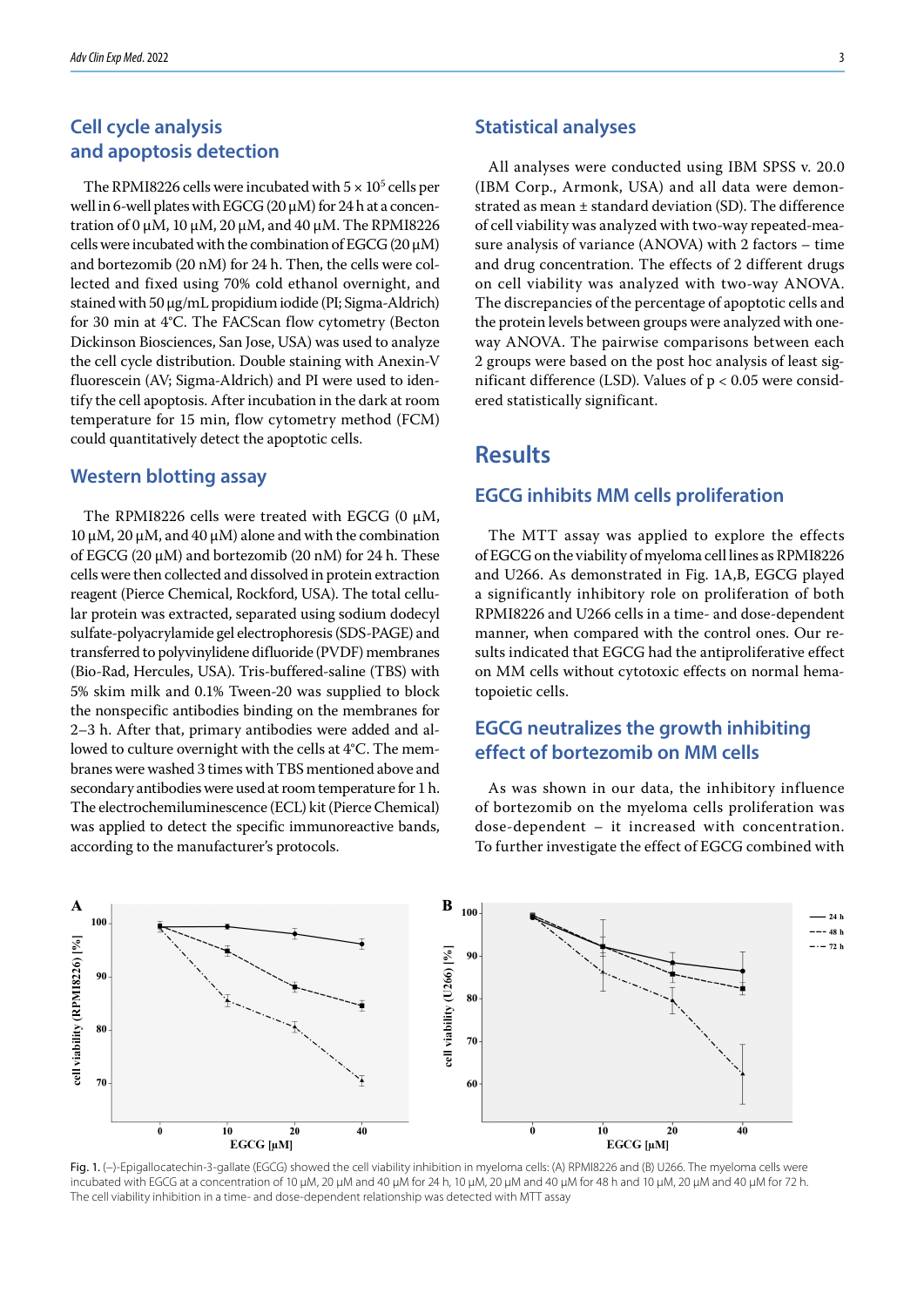

Fig. 2. The antagonistic effect of (-)-epigallocatechin-3-gallate (EGCG) on the viability inhibition by bortezomib in myeloma cells: (A) RPMI8226 and (B) U266. The myeloma cells were incubated with EGCG at a concentration of 10 μM, 20 μM and 40 μM and bortezomib (10–200 nM) for 24 h. The antagonistic effect of EGCG on the antiproliferative role of bortezomib was detected using MTT assay

bortezomib, RPMI8226 and U266 cells were incubated with EGCG at a concentration of 10 μM, 20 μM and 40 μM and bortezomib (10–200 nM) for 24 h in vitro. Figure 2 shows that the myeloma cell viability was significantly increased under the combination of 2 drugs when measured with MTT assay, as compared with the group treated with bortezomib alone. These results demonstrated that EGCG could minimize the antitumor efficacy of bortezomib on myeloma cells.

### **EGCG neutralizes the apoptosis of MM cells induced by bortezomib**

The percentages of apoptotic cells were analyzed after RPMI8226 cells were treated with EGCG, at a concentration of 10 μM, 20 μM and 40 μM alone and with the combination of 2 drugs (20 μM of EGCG and 20 μM of bortezomib) for 24 h. As shown in Fig. 3A, cell apoptosis increased significantly along with the rise in concentration of EGCG, as compared with the controls. Additionally, the combination of EGCG and bortezomib obviously reduced cell apoptosis when compared with bortezomib alone, which demonstrated that EGCG reversed the cell apoptosis induced by bortezomib.

### **Wnt/β-catenin signaling pathway is activated when EGCG combined with bortezomib**

To further explore the mechanism of blocking the antiproliferative and pro-apoptotic effect of bortezomib on MM cells by ECCG, the proteins related to Wnt/β-catenin signaling pathway were investigated using western blot assay. As mentioned in Fig. 4, β-catenin was largely unchanged when RPMI8226 cells were exposed to EGCG (10 μM, 20 μM and 40 μM) alone. Furthermore, β-catenin was downregulated when exposed to bortezomib alone, which could be highly expressed when EGCG and bortezomib were added together. Similar results were also observed in the protein levels of downstream target genes like *c-Myc* and *cyclin D1*, which are responsible for promoting cell proliferation and inhibiting cell apoptosis. The upregulated



Fig. 3. A. (−)-Epigallocatechin-3-gallate (EGCG) induced the apoptosis of myeloma cells. The myeloma cells RPMI8226 were incubated with EGCG at a concentration of 10 μM, 20 μM and 40 μM for 24 h. The percentage of apoptotic cells was detected with cell cycle analysis. The result showed that cell apoptosis was induced by EGCG in a dose-dependent manner; B. The neutralizing effect of EGCG on the apoptosis of myeloma cells RPMI8226 induced by bortezomib. The myeloma cells RPMI8226 were incubated with EGCG at a concentration of 20 μM in combination with bortezomib at a concentration 20 nM for 24 h. The neutralizing effect of EGCG on the pro-apoptotic role of bortezomib was observed.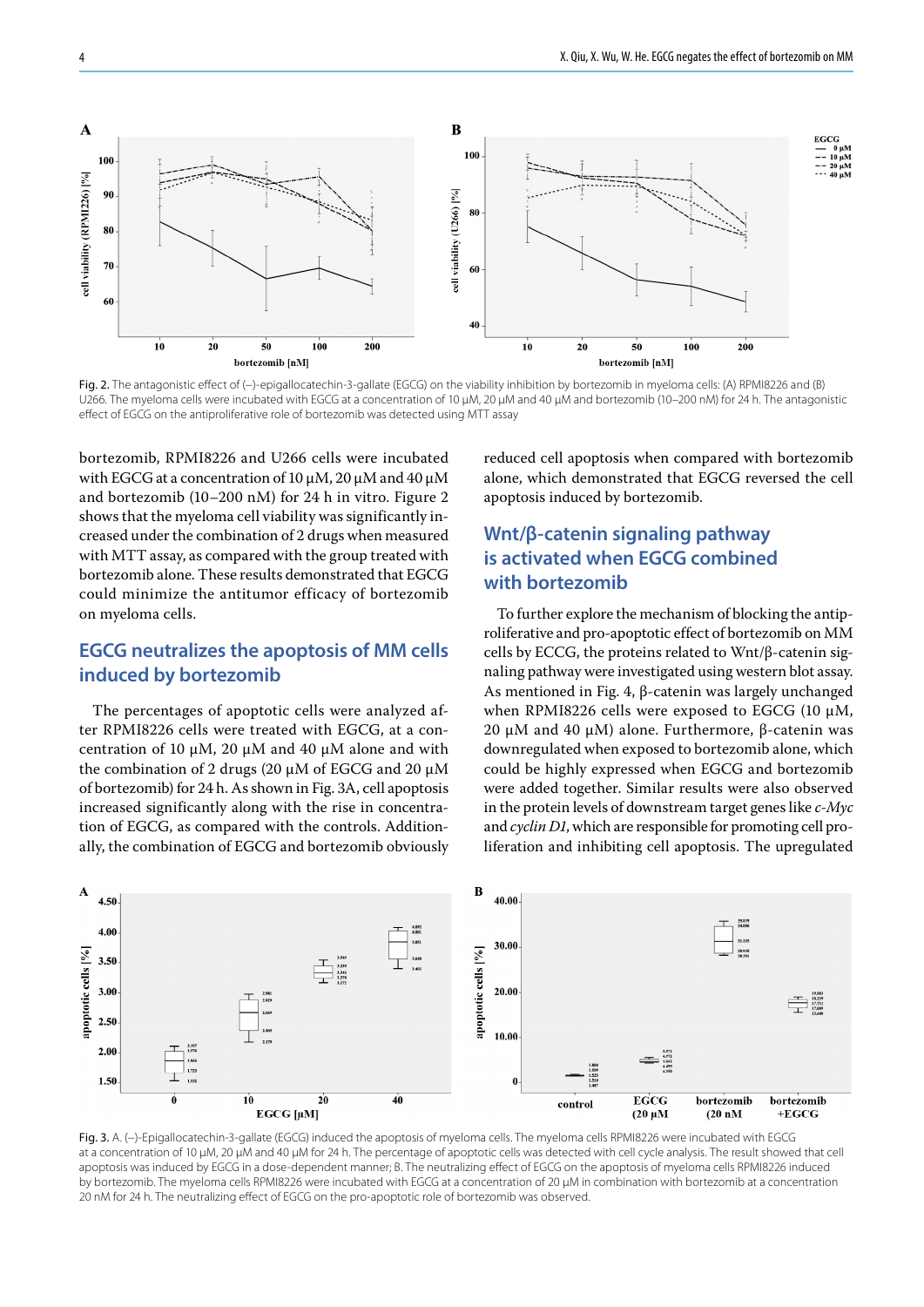



expressions of *c-Myc* and *cyclin D1* were significant when RPMI8226 cells were exposed to the combination of 2 (EGCG and bortezomib), compared with the exposure to bortezomib alone. Our results indicate that EGCG has an antagonistic effect on the antitumor effect of bortezomib through the cumulation of β-catenin and activation of downstream proteins.

### **Discussion**

The promising effects produced by EGCG against the development of various cancers have received a great deal of attention for decades. In hematological malignancy like MM, EGCG also exhibits remarkable antitumor effect properties and the underlying mechanism has been investigated. Masood et al. identified the efficacy of EGCG on growth arrest and apoptosis promotion in MM cells in vitro and in vivo, and they found that the 67-kDa laminin receptor1 (*LR1*) played a crucial part in mediating the biological activity of EGCG.<sup>17</sup> Furthermore, Zhou et al. confirmed the enhancer of zeste homolog2 (EZH2), which was a member of Pc-G family, to be inactivated in the antitumor effect of EGCG on MM cells.18 The mitochondrial apoptosis pathway was also involved. *MST-312* is an another modified derivative of EGCG which was named as telomerase inhibitor and induces apoptosis of myeloma cells via modulating apoptotic-related genes.

As EGCG can be administered orally, researchers had high hopes for augmenting the antitumor outcome of chemotherapy in clinical use when EGCG was added. Unexpectedly, Encouse et al. discovered that EGCG effectively blocked myeloma cells death induced with bortezomib in vitro and in vivo.<sup>20</sup> This antagonistic function was performed via a direct reaction with the boronic acid group of bortezomib, which resulted in the discontinuation of endoplasmic reticulum stress induction and inactivation of caspase-7. Qing et al. demonstrated that when the concentration of EGCG increased, the combination of EGCG and bortezomib played a synergistic role in inhibiting cell proliferation and inducing apoptosis, and that the NF-κB pathway was involved.21 These results implied that various concentrations of EGCG had completely opposite effects on the anticancer role of bortezomib, and the underlying mechanism was still not clear and required further investigation.

In our study, the proliferation inhibition and apoptosisinducing effect of EGCG on MM cells was demonstrated. The EGCG played an antagonistic role in growth inhibition induced by bortezomib. Moreover, we found that the number of apoptotic cells was decreased significantly in combination with bortezomib when compared with the effect of bortezomib alone. Especially with the concentrations of bortezomib of 20 nM and EGCG also of 20 μM, the combination of these 2 drugs maximized the impact of antagonism. Based on this result, we chose these concentrations to study the underlying mechanism further. As it is commonly known, the canonical Wnt signaling pathway, which is one of the most essential regulators for embryogenesis and homeostasis, is conserved evolutionarily in mammals.22,23 Abnormal inactivation of Wnt/β-catenin signaling pathway is closely correlated with tumorigenesis.<sup>24</sup> When β-catenin is accumulated in the cell nucleus, its binding to the *TCF*/*LEFs* makes the downstream target genes upregulate.25 Our study demonstrated that significant accumulation of β-catenin was found when EGCG and bortezomib were combined as compared to the effect of bortezomib alone; such accumulation subsequently activated the downstream target genes as *c-Myc* and *cyclin-D1*, and finally induced the growth, proliferation and differentiation of tumor cells. These results indicate that EGCG exerts an antagonistic effect on the antitumor effect of bortezomib in MM cells, probably by activating Wnt/β-catenin signaling pathway.